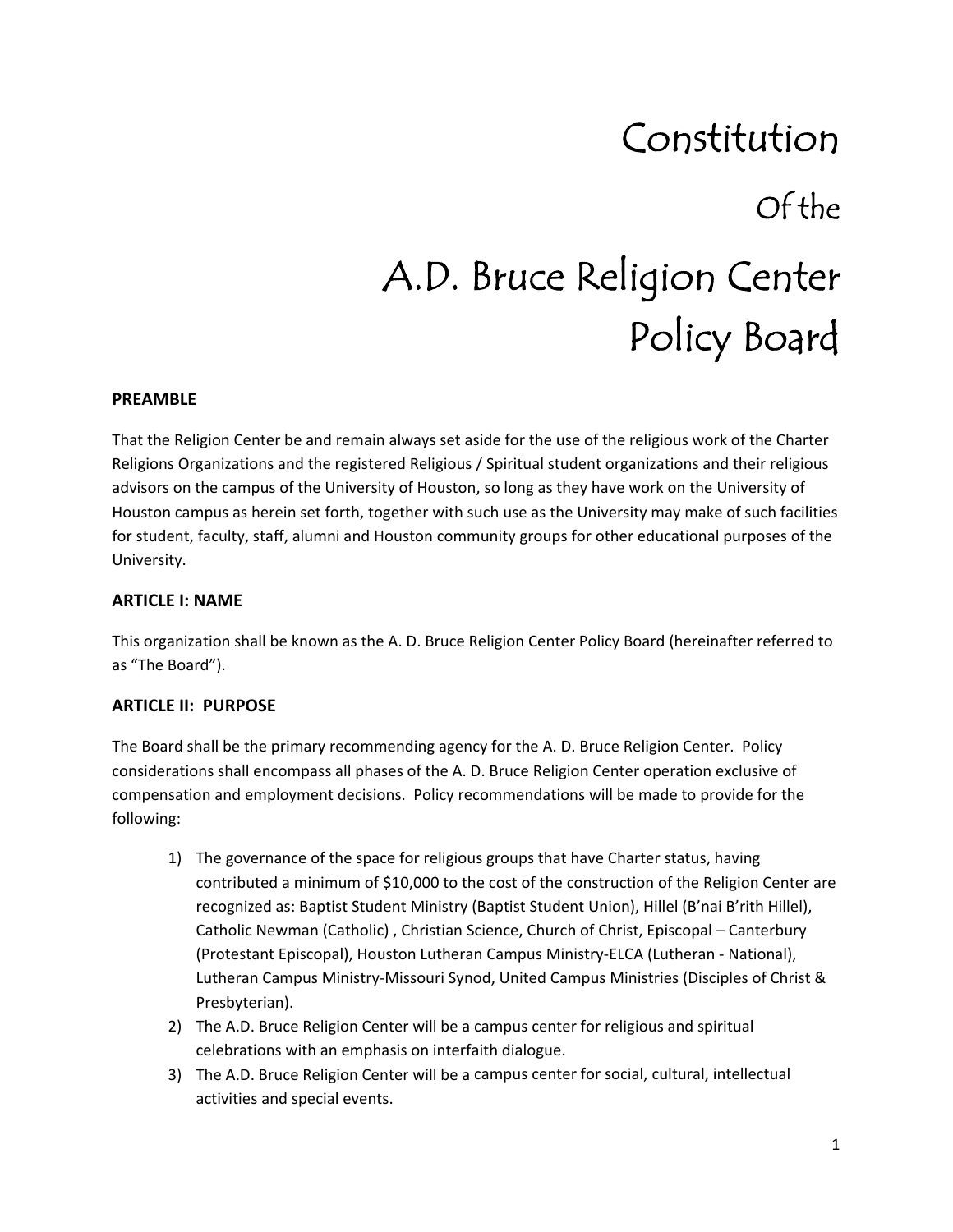- 4) The A.D. Bruce Religion Center will be a place to provide further opportunities to broaden and strengthen interpersonal relationships and self‐enhancement within a large urban university, and;
- 5) The A.D. Bruce Religion Center will provide an experience for self-governance and civic responsibility.

#### **ARTICLE III: INTERRELATIONSHIP**

#### **Section 1: Review and Approval**

The Board may approve and/or amend its constitution with a two-thirds (2/3) vote of the voting membership.

#### **Section 2: Coordination**

The actions of The Board shall be reported to the Assistant Vice President for Student Affairs – Student Life through the Manager, A.D. Bruce Religion Center and the Director, University Centers Facilities and Operations.

#### **ARTICLE IV: MEMBERSHIP**

#### **Section I: Members**

The Board will be composed of six (6) currently enrolled students and ten (10) non‐students as voting members and will be appointed as follows:

- 1) Student Members:
	- a. Two (2) student at-large representatives appointed by the Student Government Association.
	- b. Four (4) students appointed by the A.D. Bruce Religion Center: two (2) representing the religious/spiritual student organizations registered with the Center for Student Involvement and two (2) representing the Charter Campus Ministries that have office space in the Religion Center.
- 2) Non‐Student Members:
	- a. Two (2) faculty members appointed by the Faculty Senate.
	- b. Two (2) staff members appointed by the Staff Council.
	- c. Four (4) representatives of the Charter Religious Groups that have an active registered student organization. Campus Ministries Association will establish and conduct the appointment process.
	- d. Two (2) representatives of the non‐Charter Religious Groups with the Campus Ministries Association that have an active registered student organization. Campus Ministries Association will establish and conduct the appointment process.
- 3) Ex‐officio, non‐voting members:
	- a. President, Campus Ministries Association
	- b. Manager, A. D. Bruce Religion Center
	- c. Director, University Centers Facilities and Operations
	- d. Assistant Vice President for Student Affairs Student Life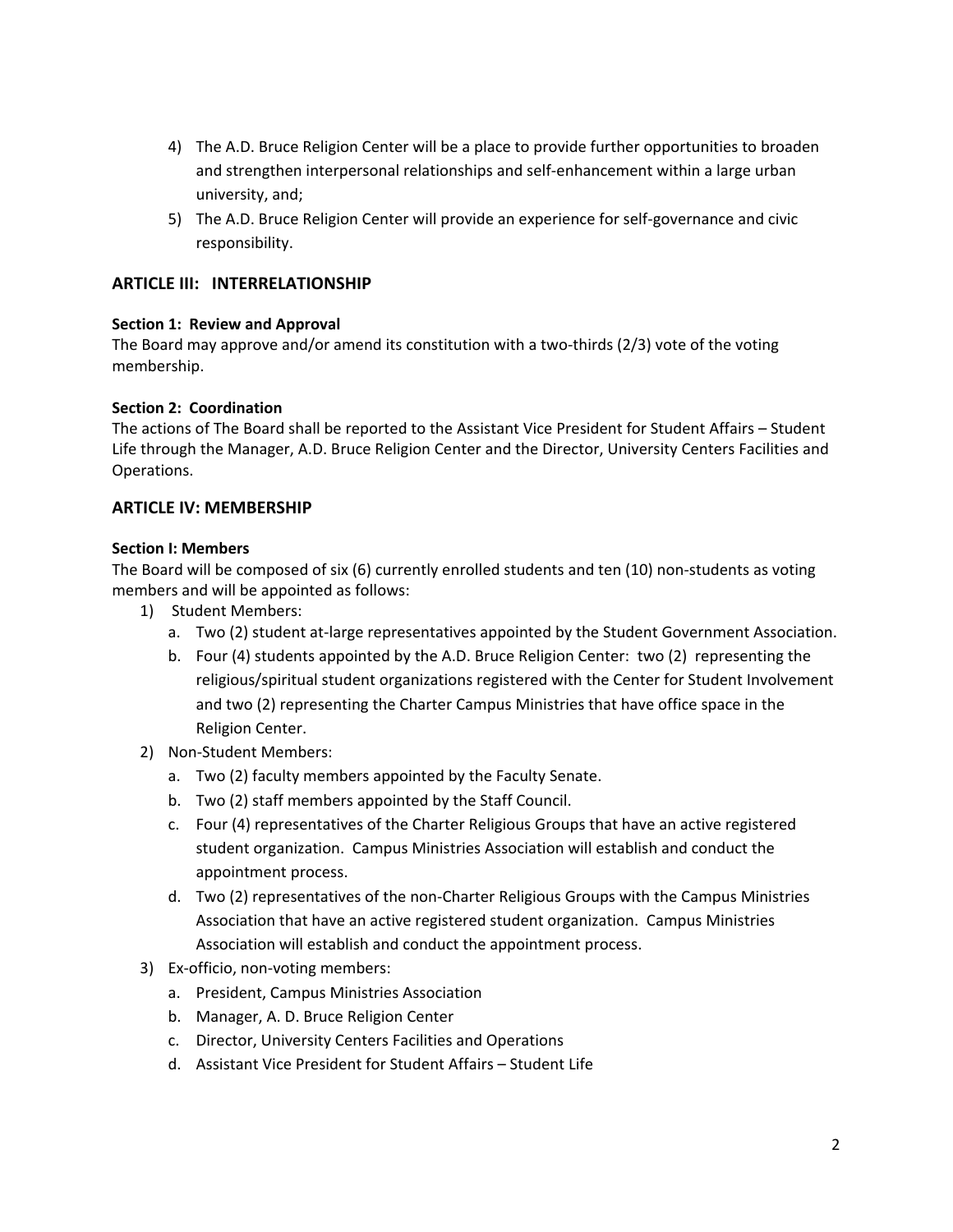#### **Section II: Terms**

**e.** Terms for all voting Board members shall be two-year appointments, shall be staggered and shall commence September 1.

#### **Section III: Vacancies**

Should a vacancy occur the position shall be filled by the original appointment process for the unexpired term.

#### **Section IV: Expulsion of Members**

If any member is absent from two meetings and has not given prior notification to the Chairperson, he/she shall be removed and replaced. In the case of a non‐student member the Faculty Senate or Staff Council will be notified. The member is then allowed five (5) working days in which to file an appeal with the Chairperson. Charter and Non-Charter organizations that no longer have an active registered student organization status will no longer be able to serve on The Board.

#### **ARTICLE V: OFFICIAL CONSTITUTION AND MINUTES**

#### **Section I**

A copy of this constitution shall be filed in the University Centers Administrative Services and Operations Office and the Office of the A. D. Bruce Religion Center.

#### **Section II**

Two (2) copies of the minutes shall be filed as official minutes: one in the A. D. Bruce Religion Center Office and one with the University Centers Administrative Services and Operations Office.

#### **ARTICLE VI: EXECUTION OF POLICY**

Execution and interpretation of policy is the responsibility of the Manager of the A. D. Bruce Religion Center and his/her designee.

#### **ARTICLE VII: AMENDMENTS**

All amendments to this constitution shall be enacted following approval in the manner prescribed in Article III, Section I, provided that the proposed amendment is presented in writing to The Board at a regular meeting and is voted upon no sooner than the following meeting.

#### **ARTICLE VIII: HISTORICAL REFERENCES**

#### **SECTION I**

The basic guidelines shall be those establishing the Religion Center as found in a resolution of the Board of Regents, 25 February 1961. [Will be ATTACHED when received.]

#### **SECTION II**

Attorney General of Texas in Opinion WW‐1269, dated May 5, 1962. [See 1965 Constitution and Bylaws; ATTACHED]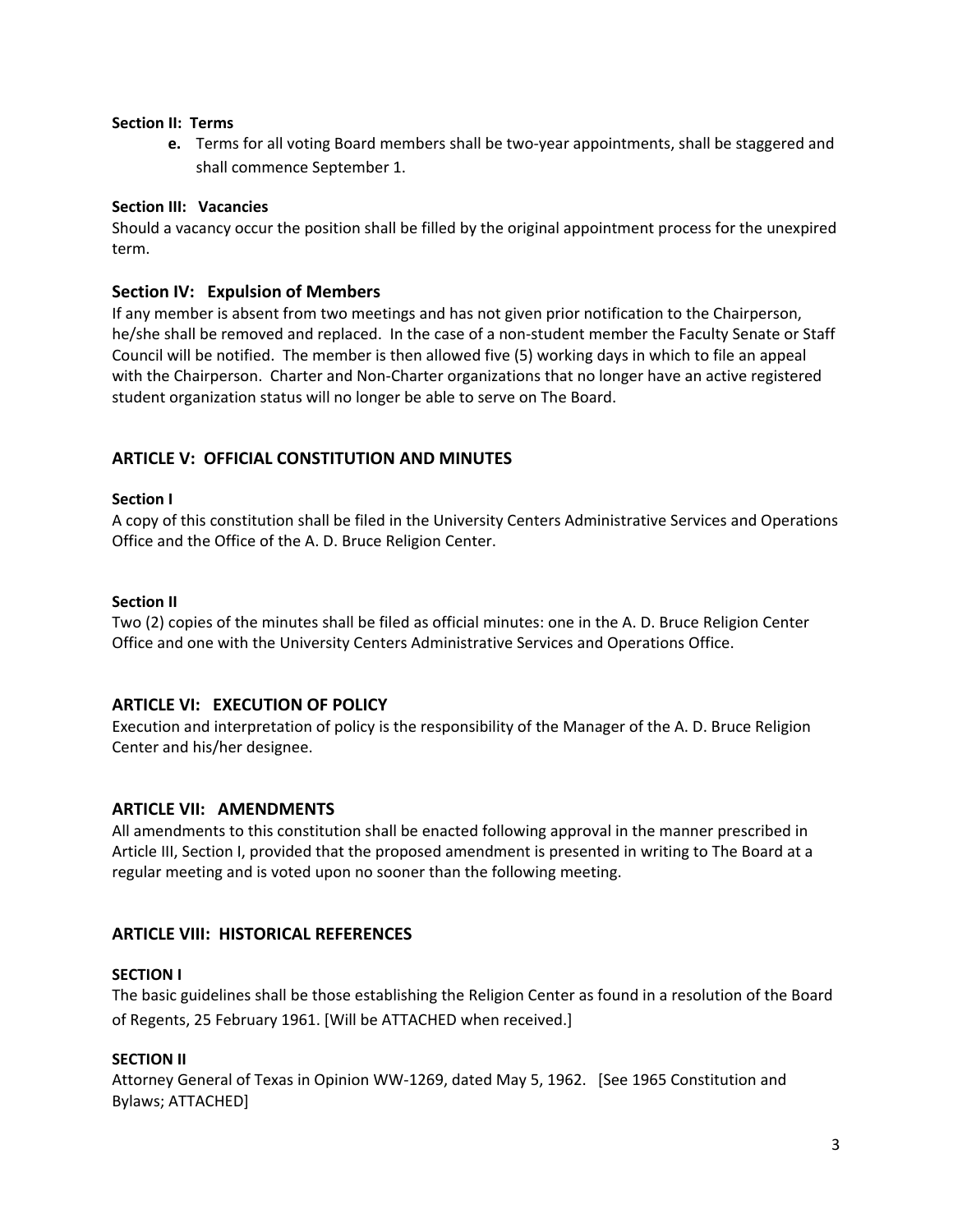#### **SECTION III**

The Constitution and Bylaws of the Religion Center Policy Board / University of Houston, October 1965. [ATTACHED]

#### **ARTICLE IX: RATIFICATION CLAUSE**

The A.D. Bruce Religion Center Policy Board Constitution shall go into effect upon approval in the manner prescribed in Article III, Section 1.

Original Approval Date: **March 26, 2012**

Revised: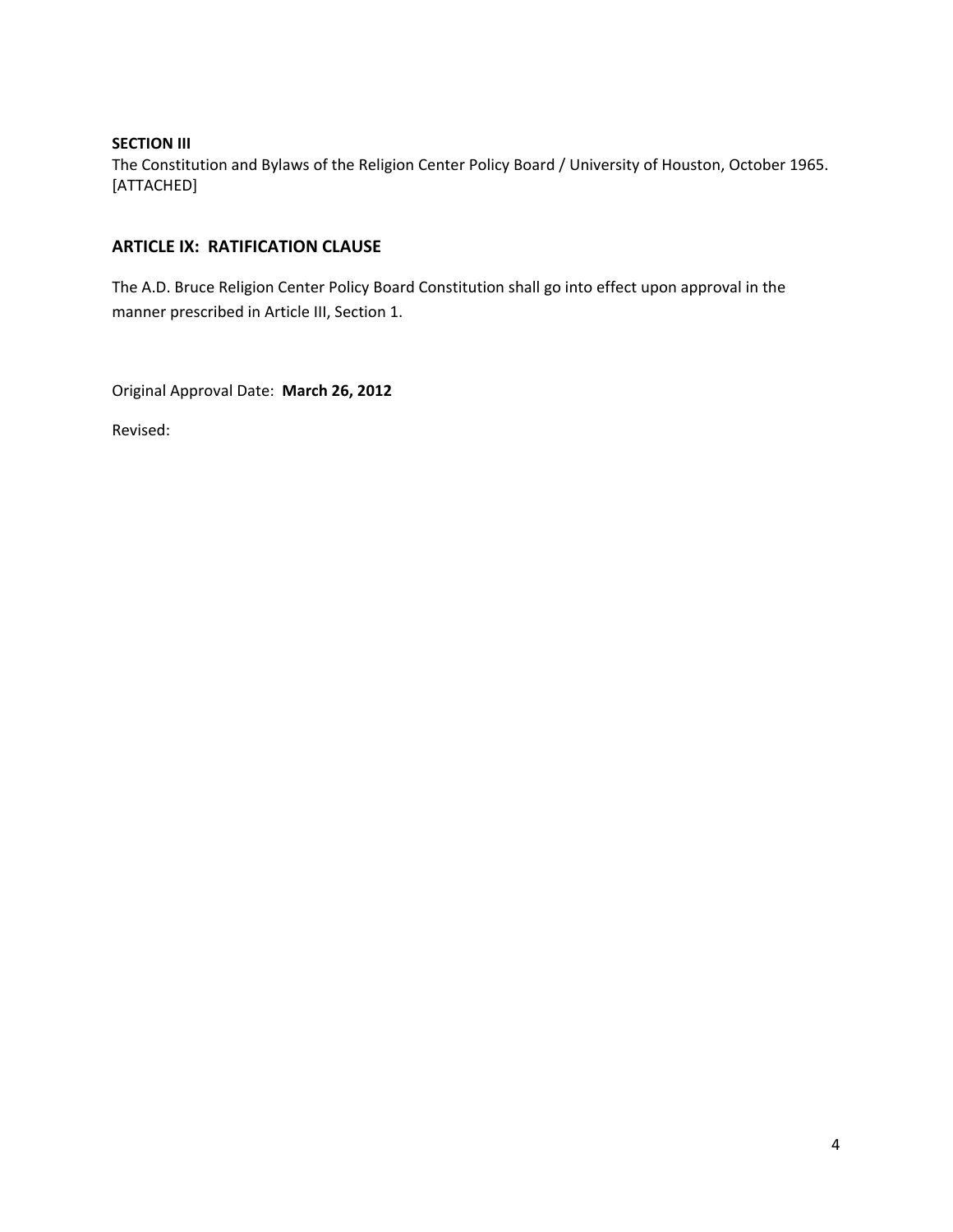# Bylaws Of the A. D. Bruce Religion Center Policy Board

#### **ARTICLE I: RULES OF ORDER**

In all matters not covered by the constitution and bylaws, this body shall be governed by the last edition of Robert's Rules of Order, Revised.

#### **ARTICLE II: ORDER OF BUSINESS**

The order of business shall be:

- A. Approval of Agenda
- B. Approval of Minutes
- C. Chairperson's Report (Information Items)
- D. Committee Reports (Information Items)
- E. A.D. Bruce Religion Center Reports (Information Items)
- F. Old Business (Action Items)
- G. New Business (Introduction of Items)
- H. Announcements
- I. Adjournment

#### **ARTICLE III: OFFICERS**

Regular election of officers will be held at the first regularly scheduled meeting of The Board each academic year.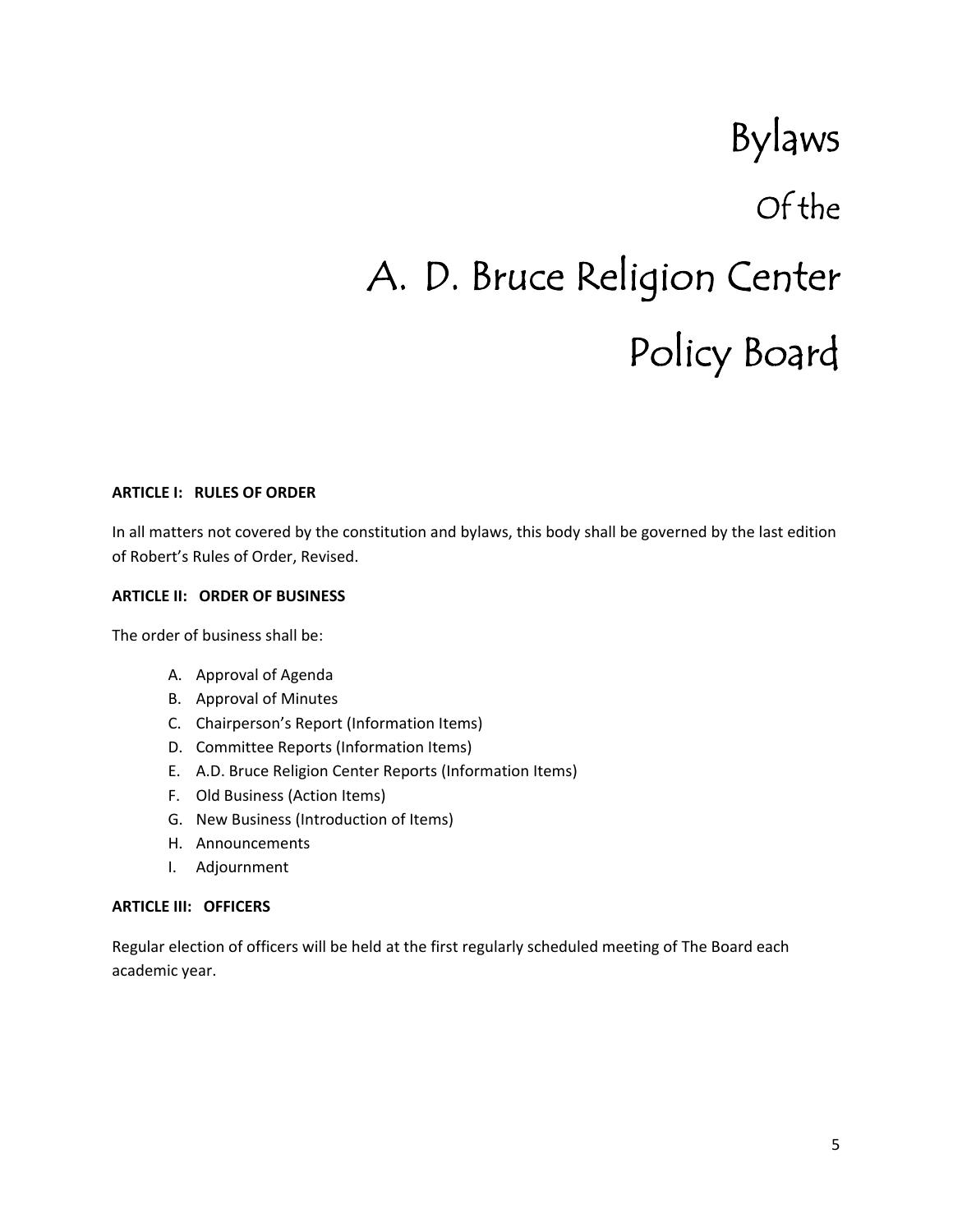#### **Section I: Chairperson**

The Chairperson shall be elected from among the student or full time faculty or staff members of The Board by a majority of the voting membership of The Board. The Chairperson shall be responsible for the following duties, as well as other duties as necessary:

- 1) Prepares agendas
- 2) Presides over all of The Board meetings
- 3) Serves as a member of all committees
- 4) Maintains a close working relationship with the Manager of the A. D. Bruce Religion Center
- 5) Coordinates, in conjunction with the Manager of the A. D. Bruce Religion Center, the establishment and implementation of annual goals and objectives of The Board with periodic reviews, an annual summary and annual written report.

#### **Section II: Vice Chairperson**

The Vice Chairperson shall be elected from among the members of The Board by a majority of the voting membership of The Board. The Vice Chairperson shall be responsible for the following duties, as well as other duties as necessary:

- 1) Presides over meetings in the absence of the Chairperson
- 2) Takes over all responsibilities of the Chairperson in his/her absence.
- 3) Serves as the Chair of the Facilities Use and Policies Committee.
- 4) Any other duties as assigned by the Chairperson.

#### **Section III: Secretary**

The Secretary shall be elected from among the members of The Board by a majority of the voting membership of The Board. The Secretary shall be responsible for the following duties, as well as other duties as necessary:

- 1) Writing and preparing minutes for distribution within one (1) week of each meeting.
- 2) Assists the Chairperson in setting up meeting agendas.

#### **ARTICLE IV: ADDRESSING THE A.D. Bruce Religion Center Policy Board**

The A. D. Bruce Religion Center Policy Board, at the discretion of the Chairperson, may allow any person so desiring the privilege of addressing The Board. If a member objects to the Chairperson's decision, a majority vote of the body shall sustain the Chairperson's decision. Any person having been granted the privilege of addressing The Board shall conform to and be subject to all rules and regulations created by this body for governing the conduct of its members.

#### **ARTICLE V: AMENDMENTS**

Amendments to these bylaws may be proposed by The Board whenever a majority of the present and voting membership to The Board deems it necessary, provided that the proposed amendment is presented in writing to The Board at a regular meeting and will be voted on no sooner than the following meeting. The Board may approve and amend the Bylaws of the A.D. Bruce Religion Center Policy Board by simple majority vote.

#### **ARTICLE VI: REPORTING**

Policy resolutions and meeting minutes, as signed by The Board Chairperson, will be transmitted to the Vice President for Student Affairs through the Assistant Vice President for Student Affairs – Student Life.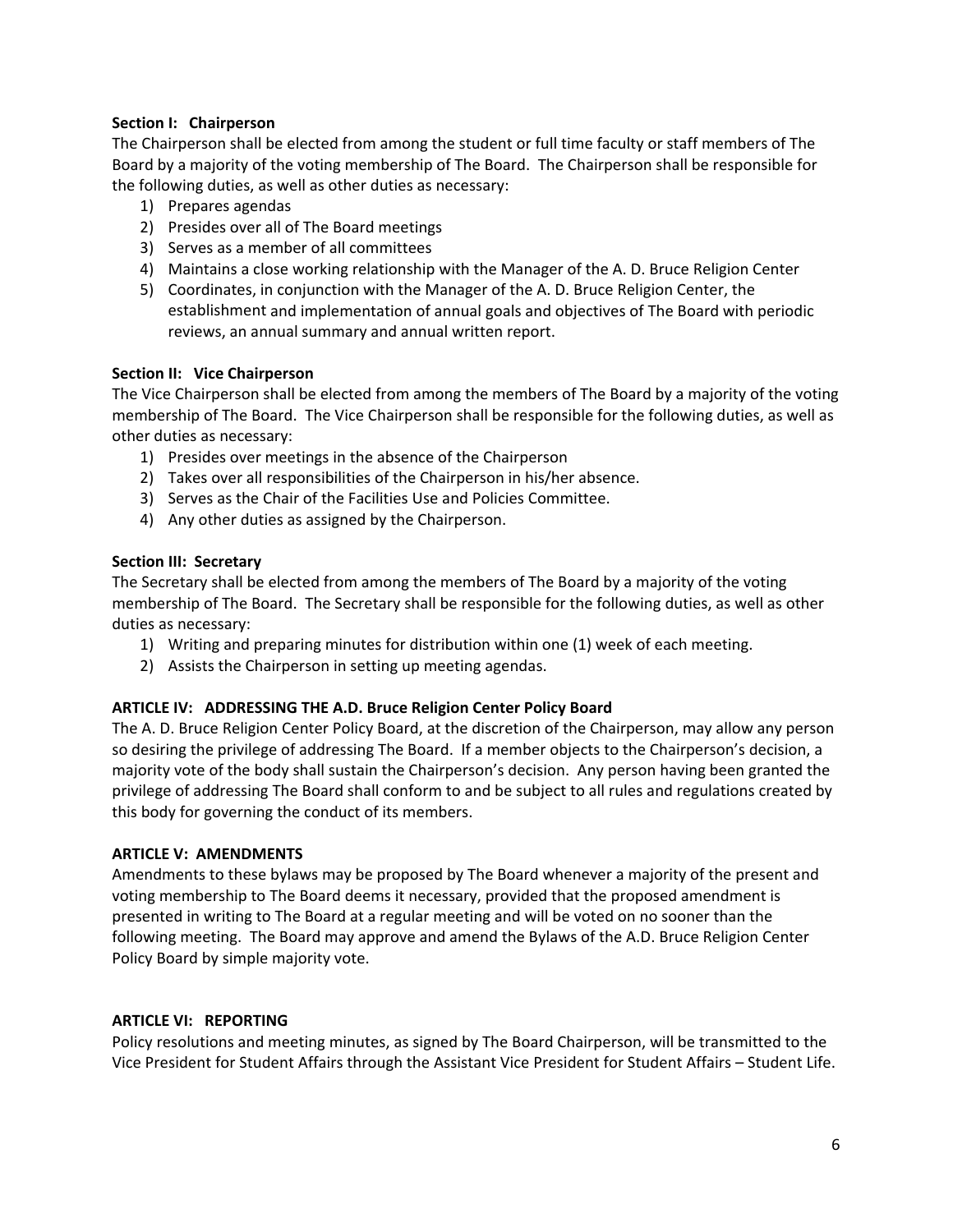#### **ARTICLE VII: MEETINGS AND VOTING PROCEDURES**

#### **Section I: Regular Meetings**

The Board will meet at least twice during the fall and spring semesters at a time and place designated by the Chairperson. A minimum of one week's public notice shall be given as to time, place and major agenda items.

#### **Section II: Special Meetings**

Special meetings may be called by the Chairperson at any time or at the request of at least three (3) of The Board members. If there is a waiver of the seven (7) days notice period by an absolute 2/3 majority of The Board, the meeting may occur with only two (2) days notice. Said notice shall also be sent to the Daily Cougar and the Student Government Association.

#### **Section III: Voting**

A simple majority of the total voting membership of The Board shall constitute a quorum (9 members, at least 50% of The Board voting membership, rounded up to the nearest whole number). Upon request by at least one member, votes will be conducted by ballot. Voting by proxy will not be permitted. The Board shall vote on action items during any scheduled meeting.

In addition, during times when The Board is unable to meet regularly (such as during summer or winter breaks) The Board can conduct voting electronically. The same quorum shall be required with a majority of the total voting membership of The Board submitting votes being required to constitute a valid vote.

#### **ARTICLE VIII: PROCEDURE FOR TAKING ACTION**

The Board shall only take action during the Old and New Business of its meetings. The Board may also take limited action under Article II.A and Article II.B in terms of approving the agenda and minutes.

#### **ARTICLE IX: SPECIFIC RESPONSIBILITES OF THE BOARD**

- A. Assignment of Space. It shall be the responsibility of The Board to make recommendations on the assignment of all space in the A. D. Bruce Religion Center. The space assigned to the Charter Denominations shall be permanently retained by them for their use so long as they have work on this campus.
- B. Policies and Fees. It shall be the responsibility of The Board to review and make recommendations on event and building policy and fees.
- C. Programs and Services. It shall be the responsibility of the Board to coordinate with the management of the Religion Center, the Campus Ministries Association, stakeholders and other university departments in the development of programs and services for the Religion Center and the University of Houston community.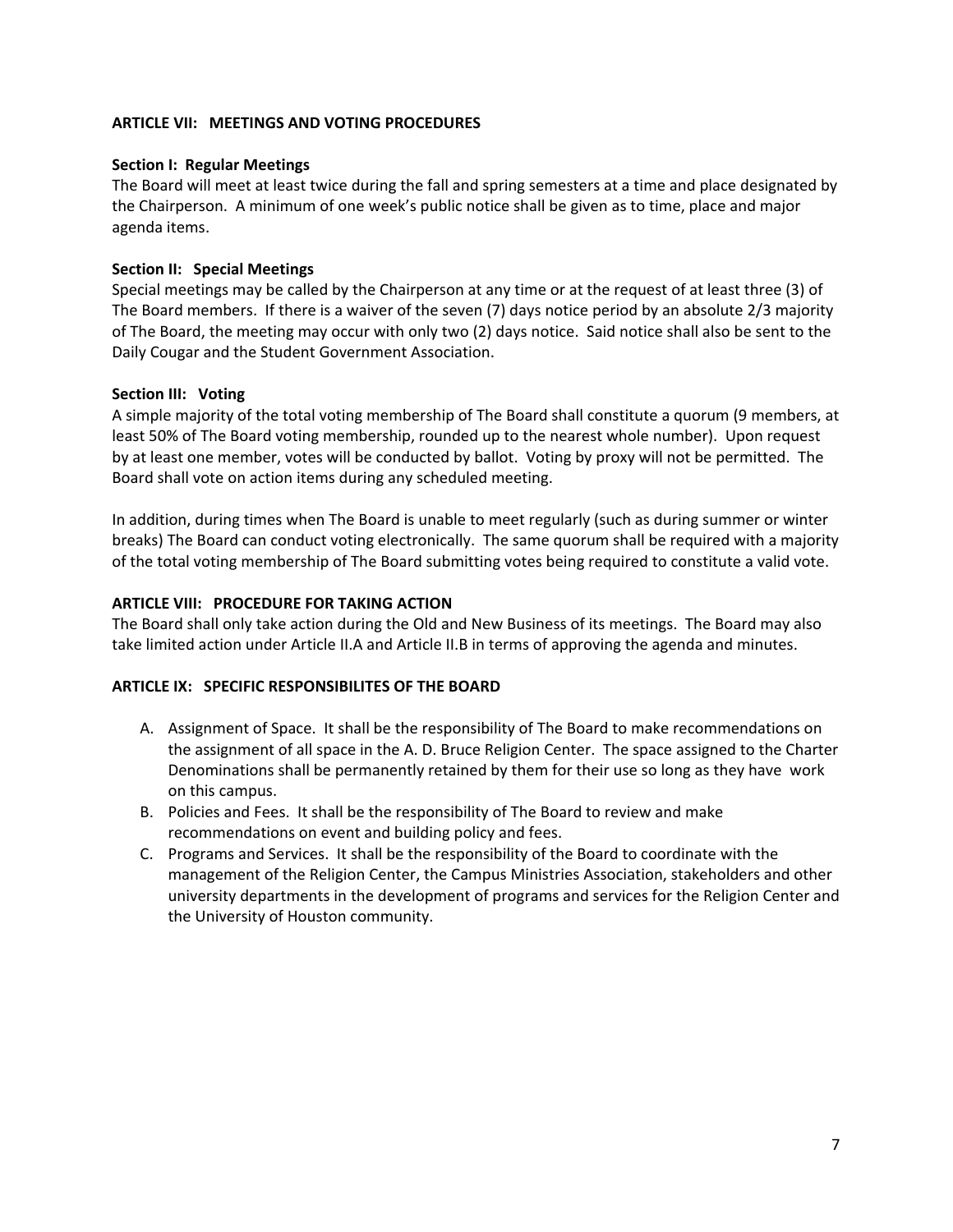#### **ARTICLE X: STANDING AND SPECIAL COMMITTEES**

#### **Section I**

At the first regularly scheduled meeting following his/her election the Chairperson shall appoint the membership for each of the standing committees and their Committee Chairperson. The Chairperson of The Board's nominees needs a simple majority vote of The Board to be approved.

- A. Facilities Use and Policies Committee
	- 1. This committee will focus on the Facilities Use Policies for the A. D. Bruce Religion Center and on the general allocation, optimization, evaluation and auditing of space assignments & space usage, and fees.
	- 2. This committee shall be composed of:
		- a. A minimum of two (2) student members of The Board.
		- b. A minimum of three (3) non‐student members of The Board.
		- c. The Manager of the facility or his/her designee.
- B. Special Events Committee

1. This committee will research, identify and promote special event programs for the Religion Center.

- 2. This committee shall be composed of:
	- a. A minimum of two (2) student members of The Board
	- b. A minimum of three (3) non‐student members of The Board.
	- c. The Manager of the facility or his/her designee.
	- d. The Committee Chair will be appointed by the Chairperson of The Board.

#### **Section II**

The Chairperson shall have the power to create such special committee as may be necessary and to reorganize or abolish existing committees with the consent of The Board. The assignment of all special committee Chairs and members shall be made by The Board Chairperson and subject to the approval of the entire Board.

#### **Section III**

The organization of the areas of responsibility for any special committees shall be determined by The Board.